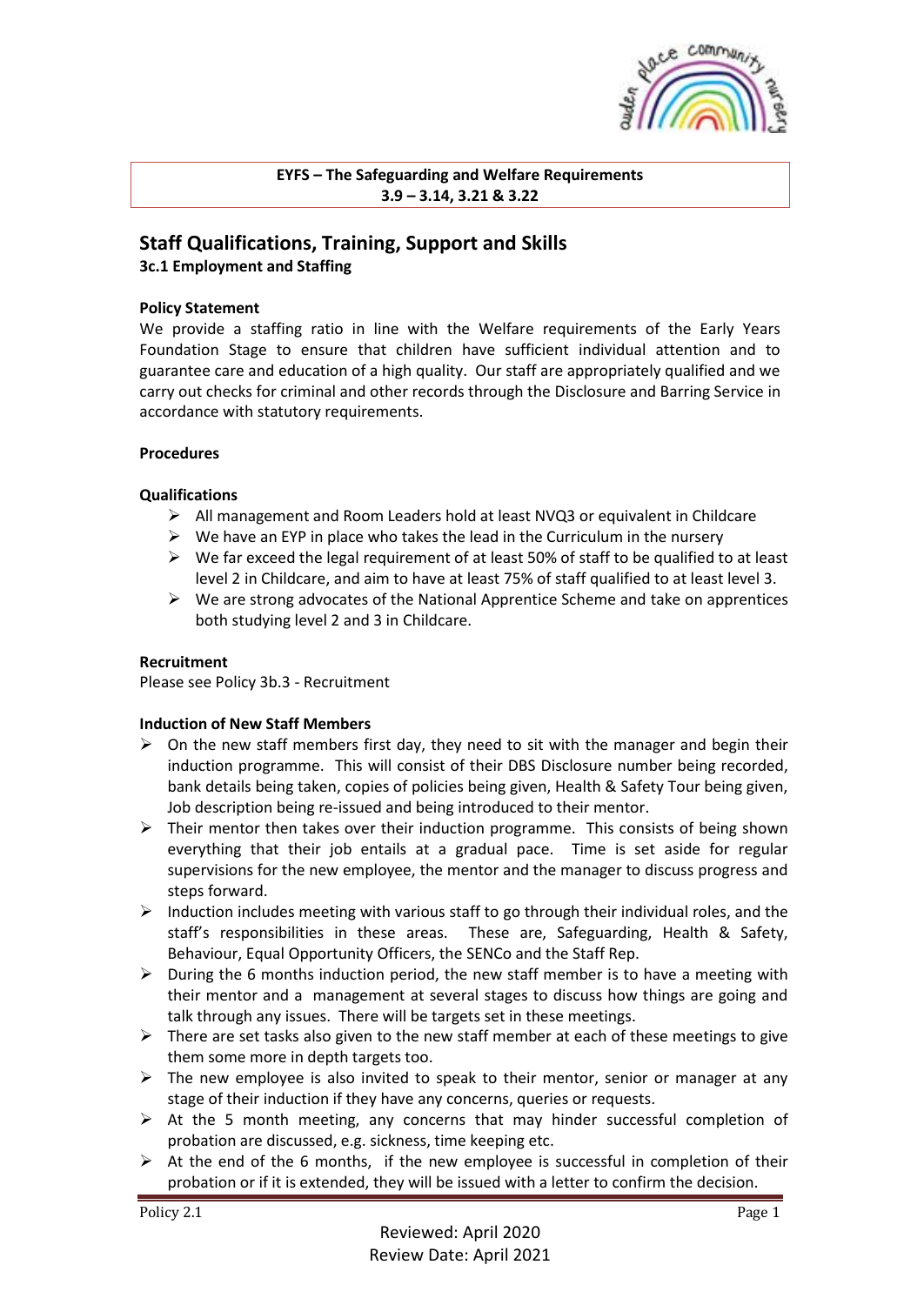

 $\triangleright$  If there are any concerns during the probation period, the new staff member will be invited to a Probation Review meeting with their line manager and one of the management team.

# **Ratios**

Please see policy 3e.1 – Deployment of Staff

# **Continual Monitoring and Support of Staff**

- $\triangleright$  After the probation period is over, Auden Place Community Nursery, prides itself on the continuation of support if gives to its employees.
- $\triangleright$  The line managers carry out regular supervisions and annual appraisals with their individual team members.
- $\triangleright$  We hold monthly staff meetings where the whole staff team come together to discuss things going on at the nursery and review the nursery policies as a team.
- $\triangleright$  Each room holds a weekly meeting, to discuss issues arising, and curriculum planning.
- ➢ Practitioners meet once a week with the Curriculum Manager to support them with their children's development records.
- $\triangleright$  The staff are very welcome to speak to the seniors or manager at anytime with any concerns, queries requests etc.
- $\triangleright$  There is an allocated staff representative who all staff can take their queries to. They can speak to the staff rep in person or send an email to [staffrep@audenplace.co.uk.](mailto:staffrep@audenplace.co.uk) The staff rep. will then take necessary action which may be in the form of speaking to management or management committee, or bringing it to a staff meeting as an open query.
- $\triangleright$  We provide an free and confidential external support for staff to go to with any issues they have, whether work related or not. This company is called Workplace Options and can be contacted on 020 8987 6550 or by email on [info@workplaceoptions.co.uk](mailto:info@workplaceoptions.co.uk)

# **Changes of Staff**

We inform Ofsted of any changes in the person responsible for the nursery, including Management Committee members and the nursery manager.

#### **Personal Development and Training**

- $\triangleright$  All management and room leaders hold the minimum the Cache Level 3 Diploma or equivalent, and we always exceed the Welfare requirement of 50% of staff qualified to Level 2 or above.
- $\triangleright$  Through earlier mentioned supervision/appraisals, training needs will be identified and the management will try to find suitable training. There is an annual training budget to cover those training needs not met by the Camden free courses.
- $\triangleright$  As well as those needs identified in particular staff, the nursery will aim to send all staff on training that is required of all staff. This training includes the following:
	- Paediatric first Aid
	- Safeguarding
	- Promoting Positive Behaviour (or courses of a similar nature) N.B. This can be carried out in-house by the Behaviour Management Co-ordinator.
	- Health and Safety
	- Basic Food Hygiene.
	- Courses in line with the EYFS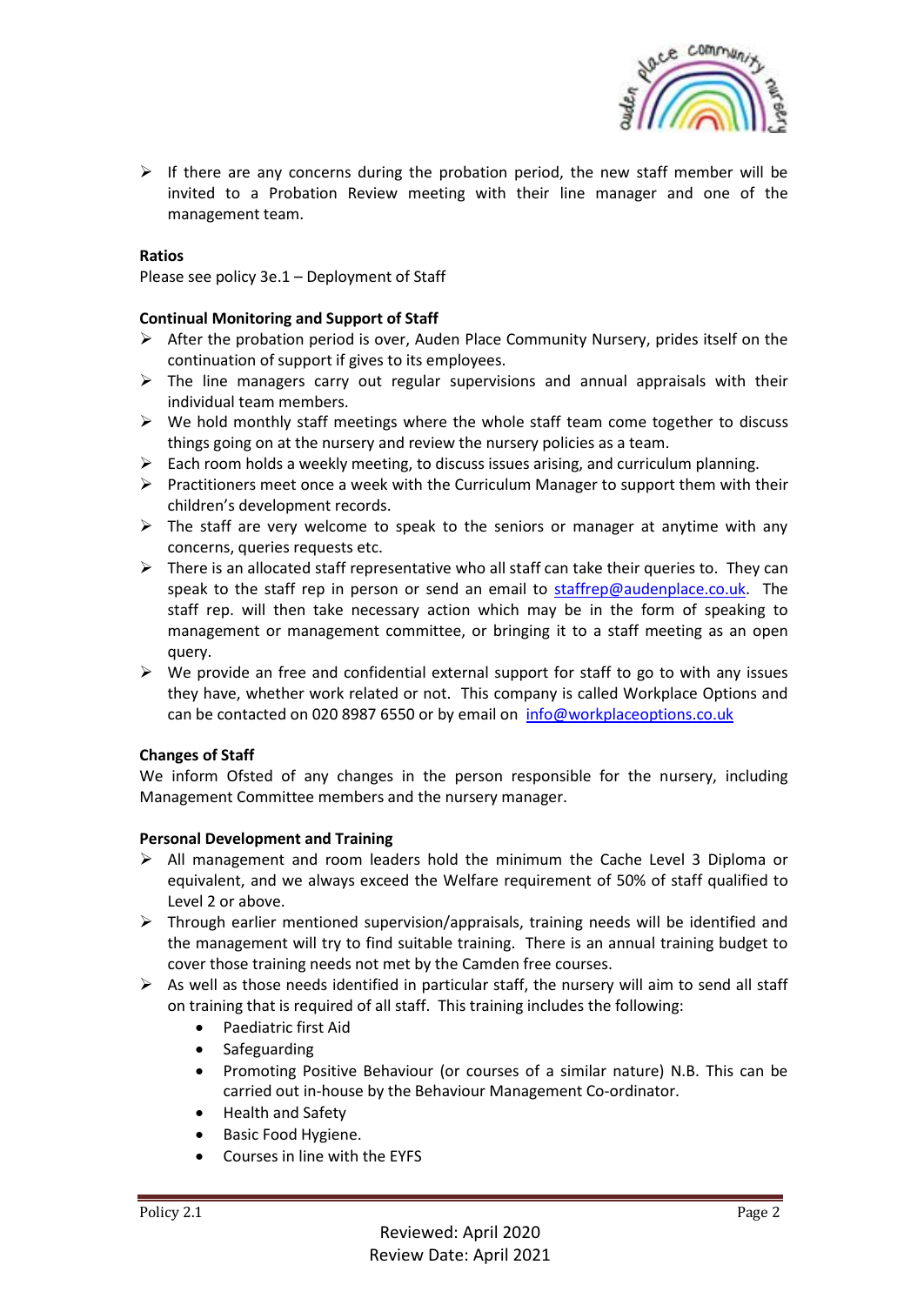

- $\triangleright$  Whilst we cannot guarantee all of these training courses to all of our staff in the early stages, we endeavour to ensure that staff are informed of their requirements by their mentor.
- $\triangleright$  We also hold 5 whole staff team training days each year via inset days.
- $\triangleright$  As well as this training, staff are actively encouraged to do look into further qualifications both for their own professional development and to improve outcomes for children. They are supported in all ways possible to achieve this.
- $\triangleright$  We also understand that gaining further qualifications not be what all staff want, but to ensure that they keep up to date with current legislation and child development through all the other ways mentioned above.

# **Disciplinary Procedures**

Please see Policy 4.4 – Grievance & Disciplinary.

# **Sickness**

- ➢ Staff are entitled to 1 week paid sick leave (please see staff handbook for more details on SSP entitlement) in a year. Sickness records are closely monitored by the manager. It is the aim of Auden Place to provide a healthy working environment for all staff members
- $\triangleright$  When a member of staff calls in sick (following the procedures outlined in Policy 4.2 -Staff Code of Conduct), the person taking the call needs to hand it over to a manager to speak to the staff member calling in sick. Management fill out a Return To Work form, and on the staff member's first day of return, they will need to complete the rest of form in a back to work interview with management.
- ➢ If any regularities are noticed in the absences (e.g. same day of the week, days alongside annual leave, etc.) or if there are a lot of days taken off without good reasons, the staff member will be required to meet with management and a member of the Management Committee who will speak to the member of staff about any issues. Misuse of sick days will lead to disciplinary measures.

# **Line Management**

- $\triangleright$  Each of the nursery rooms has a Room Leader who has line management responsibilities for the staff in their rooms.
- $\triangleright$  The deputy manager is line manager for the Third-in-Charge and Curriculum Manager and Room Leaders
- $\triangleright$  The Third-in-Charge is line manager to the kitchen staff
- $\triangleright$  The Manager is the line manager for the deputy.
- $\triangleright$  The Management Committee line manage the manager.
- $\triangleright$  Line managers are responsible for carrying out supervisions and appraisals.
- $\triangleright$  Line managers are also the first point of contact for staff with any concerns they have or support they need (with the exception of Child Protection concerns when they would go directly to the designated officer)

# **Management Committee**

The overall running of the nursery is the responsibility of the nursery manager. The Management Committee are a supporting body, to assist in maintaining the nursery. There is a staff sub-group that staff can contact if they feel that any concerns they have, have not been met by the staff rep. their line manager or the management teams.

Contact details for the Committee members are available to staff on request.